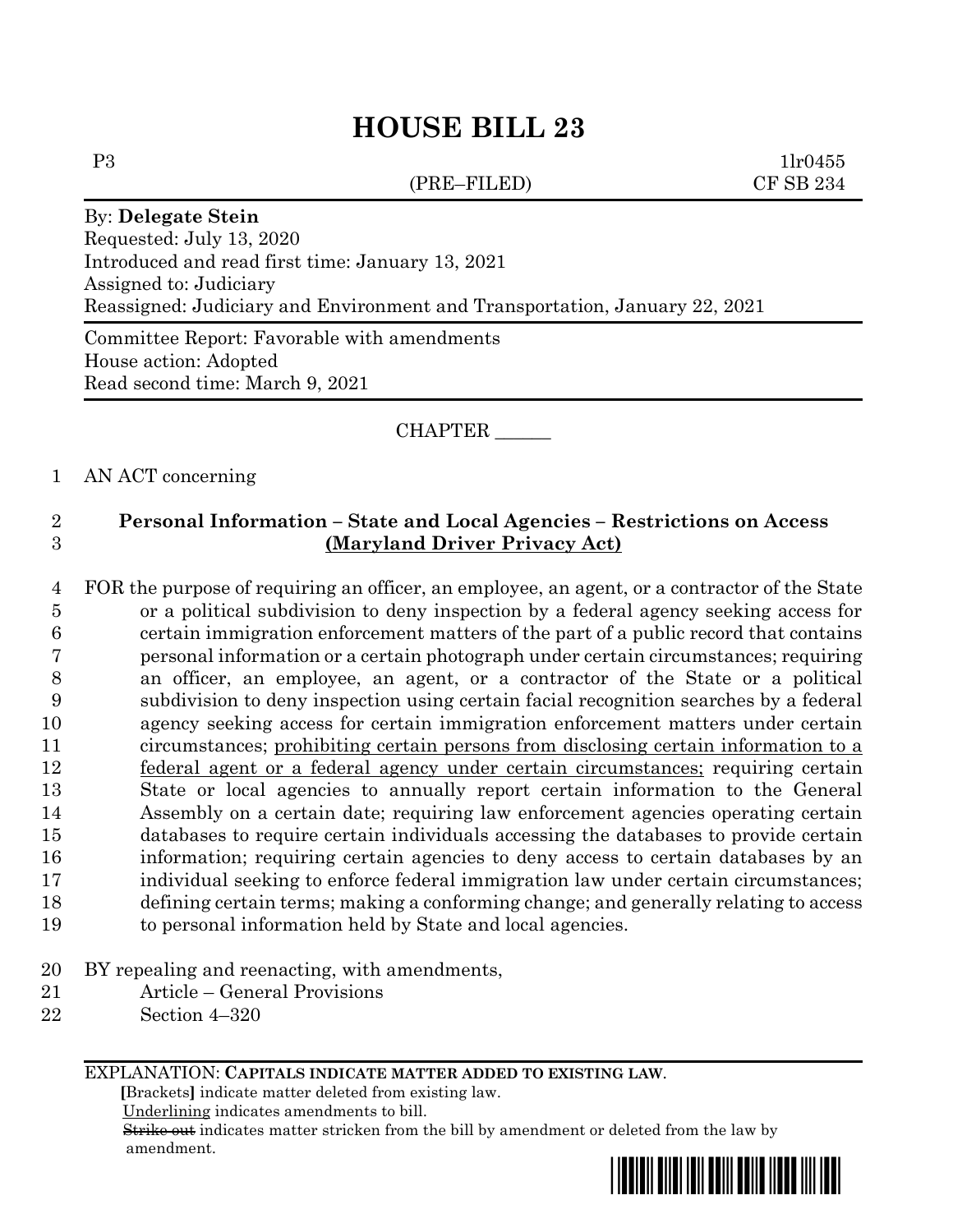| $\mathbf 1$<br>$\sqrt{2}$                         | Annotated Code of Maryland<br>(2019 Replacement Volume and 2020 Supplement)                                                                                                                                                                                    |
|---------------------------------------------------|----------------------------------------------------------------------------------------------------------------------------------------------------------------------------------------------------------------------------------------------------------------|
| $\boldsymbol{3}$<br>4<br>$\overline{5}$<br>6<br>7 | BY adding to<br>Article – General Provisions<br>Section 4-320.1<br>Annotated Code of Maryland<br>(2019 Replacement Volume and 2020 Supplement)                                                                                                                 |
| 8<br>$\boldsymbol{9}$<br>10<br>11<br>12           | BY adding to<br>Article – Public Safety<br>Section 3-523<br>Annotated Code of Maryland<br>(2018 Replacement Volume and 2020 Supplement)                                                                                                                        |
| 13<br>14                                          | SECTION 1. BE IT ENACTED BY THE GENERAL ASSEMBLY OF MARYLAND,<br>That the Laws of Maryland read as follows:                                                                                                                                                    |
| 15                                                | <b>Article - General Provisions</b>                                                                                                                                                                                                                            |
| 16                                                | $4 - 320.$                                                                                                                                                                                                                                                     |
| 17<br>18<br>19                                    | In this section, "telephone solicitation" means the initiation of a<br>(1)<br>(a)<br>telephone call to an individual or to the residence or business of an individual to encourage<br>the purchase or rental of or investment in property, goods, or services. |
| 20                                                | (2)<br>"Telephone solicitation" does not include a telephone call or message:                                                                                                                                                                                  |
| 21<br>22                                          | to an individual who has given express permission to the person<br>(i)<br>making the telephone call;                                                                                                                                                           |
| 23<br>24                                          | to an individual with whom the person has an established<br>(ii)<br>business relationship; or                                                                                                                                                                  |
| 25                                                | by a tax-exempt, nonprofit organization.<br>(iii)                                                                                                                                                                                                              |
| 26<br>27<br>28                                    | Except as provided in subsections (c) through (f) of this section, a custodian<br>(b)<br>may not knowingly disclose a public record of the Motor Vehicle Administration containing<br>personal information.                                                    |
| 29                                                | A custodian shall disclose personal information when required by federal law.<br>$\left( \mathrm{c}\right)$                                                                                                                                                    |
| 30<br>31                                          | This subsection applies only to the disclosure of personal information<br>(d)<br>(1)<br>for any use in response to a request for an individual motor vehicle record.                                                                                           |
| 32<br>33                                          | The custodian may not disclose personal information without written<br>(2)<br>consent from the person in interest.                                                                                                                                             |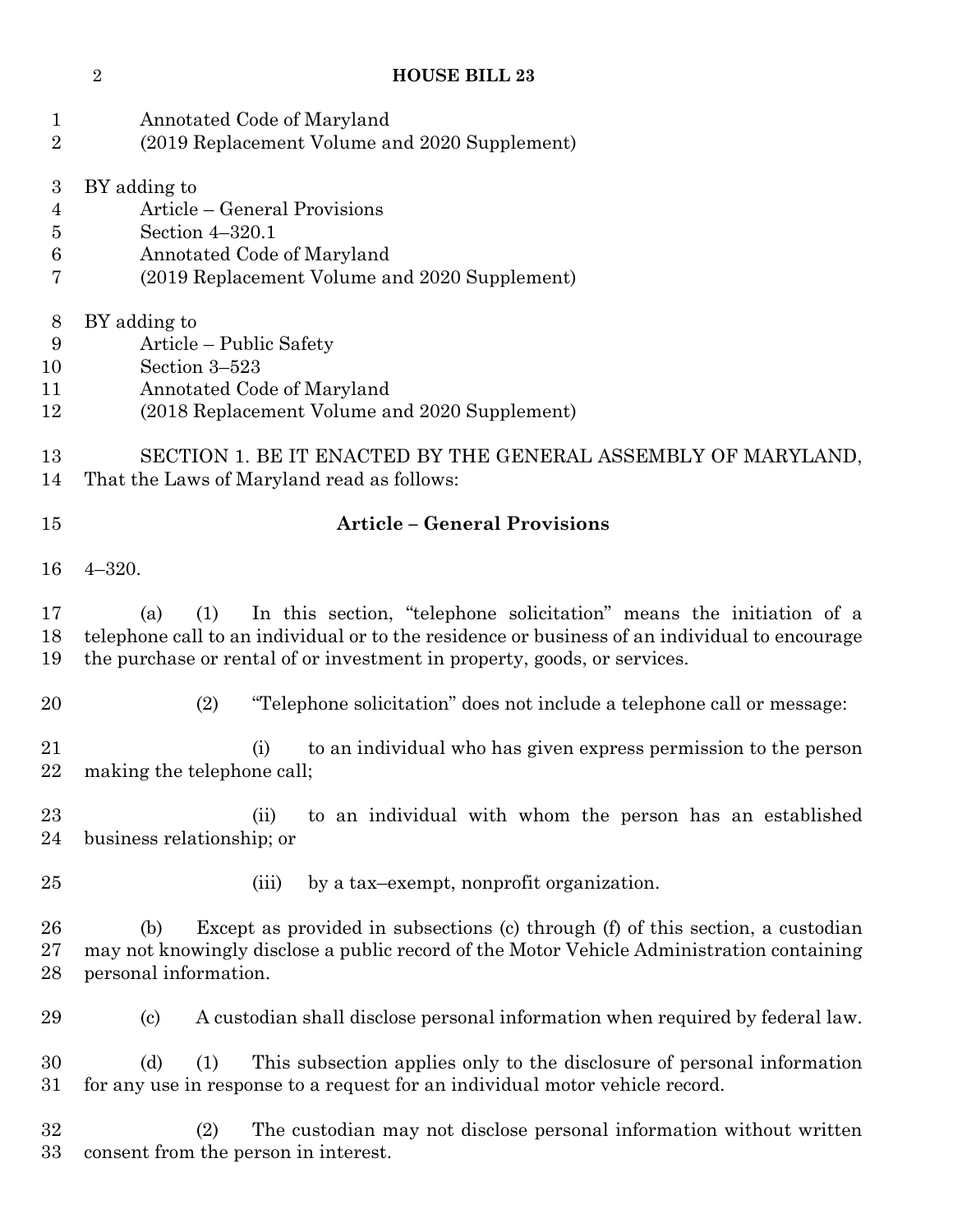(3) (i) At any time the person in interest may withdraw consent to disclose personal information by notifying the custodian. (ii) The withdrawal by the person in interest of consent to disclose personal information shall take effect as soon as practicable after it is received by the custodian. (e) (1) This subsection applies only to the disclosure of personal information for inclusion in lists of information to be used for surveys, marketing, and solicitations. (2) The custodian may not disclose personal information for surveys, marketing, and solicitations without written consent from the person in interest. (3) (i) At any time the person in interest may withdraw consent to disclose personal information by notifying the custodian. (ii) The withdrawal by the person in interest of consent to disclose personal information shall take effect as soon as practicable after it is received by the custodian. (4) The custodian may not disclose personal information under this subsection for use in telephone solicitations. (5) Personal information disclosed under this subsection may be used only for surveys, marketing, or solicitations and only for a purpose approved by the Motor Vehicle Administration. (f) Notwithstanding subsections (d) and (e) of this section, **AND SUBJECT TO § 4–320.1 OF THIS SUBTITLE,** a custodian shall disclose personal information: (1) for use by a federal, state, or local government, including a law enforcement agency, or a court in carrying out its functions; 24 (2) for use in connection with matters of: 25 (i) motor vehicle or driver safety; 26 (ii) motor vehicle theft; 27 (iii) motor vehicle emissions; 28 (iv) motor vehicle product alterations, recalls, or advisories; (v) performance monitoring of motor vehicle parts and dealers; and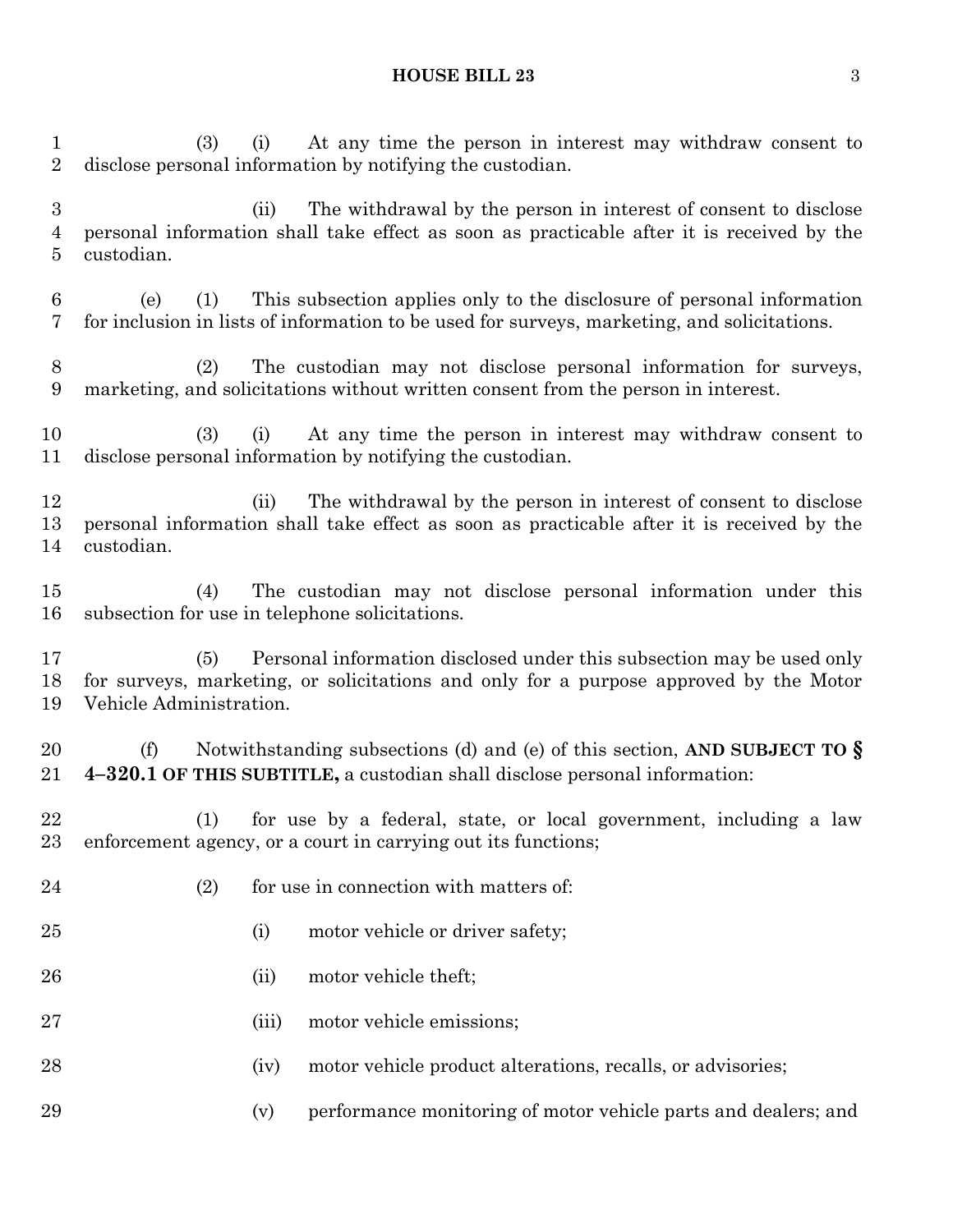(vi) removal of nonowner records from the original records of motor vehicle manufacturers;

 (3) for use by a private detective agency licensed by the Secretary of State Police under Title 13 of the Business Occupations and Professions Article or a security guard service licensed by the Secretary of State Police under Title 19 of the Business Occupations and Professions Article for a purpose allowed under this subsection;

 (4) for use in connection with a civil, an administrative, an arbitral, or a criminal proceeding in a federal, state, or local court or regulatory agency for service of process, investigation in anticipation of litigation, and execution or enforcement of judgments or orders;

 (5) for purposes of research or statistical reporting as approved by the Motor Vehicle Administration provided that the personal information is not published, redisclosed, or used to contact the individual;

 (6) for use by an insurer, an insurance support organization, or a self–insured entity, or its employees, agents, or contractors, in connection with rating, underwriting, claims investigating, and antifraud activities;

 (7) for use in the normal course of business activity by a legitimate business entity or its agents, employees, or contractors, but only:

 (i) to verify the accuracy of personal information submitted by the individual to that entity; and

 (ii) if the information submitted is not accurate, to obtain correct information only for the purpose of:

23 1. preventing fraud by the individual;

24 24 2. pursuing legal remedies against the individual; or

 3. recovering on a debt or security interest against the individual;

 (8) for use by an employer or insurer to obtain or verify information relating to a holder of a commercial driver's license that is required under the Commercial Motor Vehicle Safety Act of 1986 (49 U.S.C. § 31101 et seq.);

 (9) for use in connection with the operation of a private toll transportation facility;

 (10) for use in providing notice to the owner of a towed or impounded motor vehicle;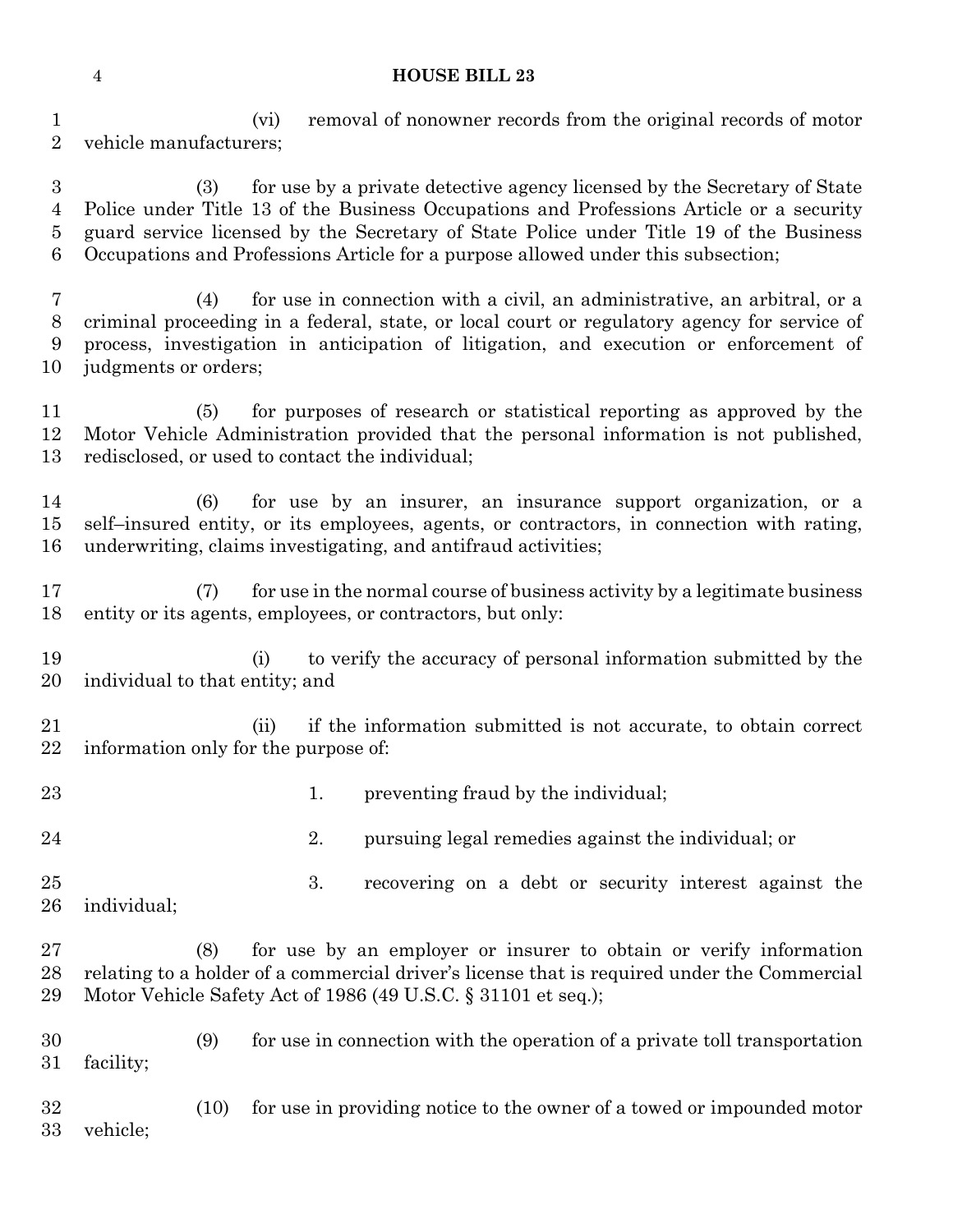| 1<br>$\overline{2}$<br>3 | for use by an applicant who provides written consent from the<br>(11)<br>individual to whom the information pertains if the consent is obtained within the 6-month<br>period before the date of the request for personal information; |
|--------------------------|---------------------------------------------------------------------------------------------------------------------------------------------------------------------------------------------------------------------------------------|
| $\overline{4}$           | (12)<br>for use in any matter relating to:                                                                                                                                                                                            |
| $\overline{5}$<br>6      | the operation of a Class B (for hire), Class C (funeral and<br>(i)<br>ambulance), or Class Q (limousine) vehicle; and                                                                                                                 |
| 7<br>$8\,$               | public safety or the treatment by the operator of a member of the<br>(ii)<br>public;                                                                                                                                                  |
| 9<br>10                  | for a use specifically authorized by State law, if the use is related to the<br>(13)<br>operation of a motor vehicle or public safety;                                                                                                |
| 11<br>12                 | for use by a hospital to obtain, for hospital security, information<br>(14)<br>relating to ownership of vehicles parked on hospital property;                                                                                         |
| 13<br>14                 | for use by a procurement organization requesting information under $\S$<br>(15)<br>4-516 of the Estates and Trusts Article for the purposes of organ, tissue, and eye donation;                                                       |
| 15<br>16                 | for use by an electric company, as defined in $\S$ 1-101 of the Public<br>(16)<br>Utilities Article, but only:                                                                                                                        |
| 17<br>18<br>19           | information describing a plug-in electric drive vehicle, as defined<br>(i)<br>in § 11-145.1 of the Transportation Article, and identifying the address of the registered<br>owner of the plug-in vehicle;                             |
| 20<br>21                 | for use in planning for the availability and reliability of the<br>(ii)<br>electric power supply; and                                                                                                                                 |
| 22                       | (iii)<br>if the information is not:                                                                                                                                                                                                   |
| 23<br>24                 | published or redisclosed, including redisclosed to an<br>1.<br>affiliate as defined in $\S$ 7-501 of the Public Utilities Article; or                                                                                                 |
| $25\,$                   | 2.<br>used for marketing or solicitation; and                                                                                                                                                                                         |
| 26<br>$27\,$<br>28       | for use by an attorney, a title insurance producer, or any other<br>(17)<br>individual authorized to conduct a title search of a manufactured home under Title 8B of<br>the Real Property Article.                                    |
| 29<br>30                 | A person receiving personal information under subsection (e) or (f) of<br>(g)<br>(1)<br>this section may not use or redisclose the personal information for a purpose other than the                                                  |

purpose for which the custodian disclosed the personal information.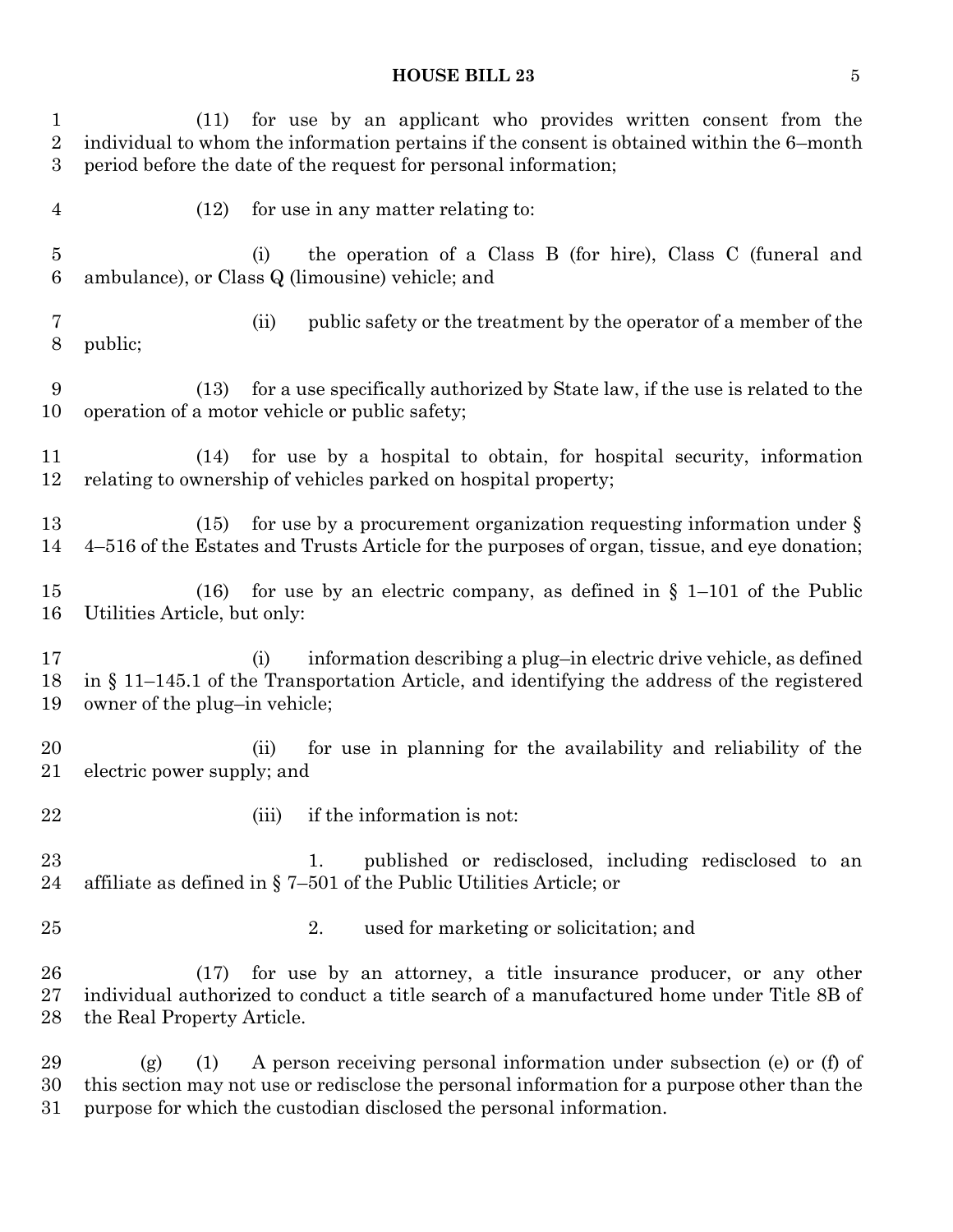| $\mathbf{1}$   | RECEIVING PERSONAL<br><b>PERSON</b><br><b>INFORMATION</b><br>(2)<br><b>UNDER</b><br>A                                           |
|----------------|---------------------------------------------------------------------------------------------------------------------------------|
| $\overline{2}$ | SUBSECTION (D), (E), OR (F) OF THIS SECTION MAY NOT DISCLOSE THE PERSONAL                                                       |
| 3              | INFORMATION TO A FEDERAL AGENT OR FEDERAL AGENCY FOR THE PURPOSE OF                                                             |
| 4              | FEDERAL IMMIGRATION ENFORCEMENT UNLESS THE PERSON IS PRESENTED WITH                                                             |
| 5              | A VALID WARRANT ISSUED BY A FEDERAL COURT OR A COURT OF THIS STATE.                                                             |
|                |                                                                                                                                 |
| 6              | A person receiving personal information under subsection (e) or (f) of<br>(3)                                                   |
| 7              | this section who rediscloses the personal information shall:                                                                    |
|                |                                                                                                                                 |
| 8              | keep a record for 5 years of the person to whom the information<br>(i)                                                          |
| 9              | is redisclosed and the purpose for which the information is to be used; and                                                     |
|                |                                                                                                                                 |
| 10             | make the record available to the custodian on request.<br>(ii)                                                                  |
|                |                                                                                                                                 |
| 11             | The custodian shall adopt regulations to implement and enforce this<br>(h)<br>(1)                                               |
| 12             | section.                                                                                                                        |
|                |                                                                                                                                 |
| 13             | The custodian shall adopt regulations and procedures for<br>(2)<br>(i)                                                          |
| 14             | securing from a person in interest a waiver of privacy rights under this section when an                                        |
| 15             | applicant requests personal information about the person in interest that the custodian is                                      |
| 16             | not authorized to disclose under subsections (c) through (f) of this section.                                                   |
|                |                                                                                                                                 |
| 17             | The regulations and procedures adopted under this paragraph<br>(ii)                                                             |
| 18             | shall:                                                                                                                          |
|                |                                                                                                                                 |
| 19             | state the circumstances under which the custodian may<br>1.                                                                     |
| 20             | request a waiver; and                                                                                                           |
|                |                                                                                                                                 |
| 21             | 2.<br>conform with the waiver requirements in the federal                                                                       |
| 22             | Driver's Privacy Protection Act of 1994 and other federal law.                                                                  |
| 23             |                                                                                                                                 |
|                | The custodian may develop and implement methods for monitoring<br>(i)                                                           |
| 24<br>25       | compliance with this section and ensuring that personal information is used only for the<br>purposes for which it is disclosed. |
|                |                                                                                                                                 |
| 26             | $4 - 320.1.$                                                                                                                    |
|                |                                                                                                                                 |
| $27\,$         | IN THIS SECTION, "FACIAL RECOGNITION" MEANS A BIOMETRIC<br>(A)                                                                  |
|                | SOFTWARE APPLICATION THAT IDENTIFIES OR VERIFIES A PERSON BY COMPARING                                                          |
| 28             |                                                                                                                                 |
| 29             | AND ANALYZING PATTERNS BASED ON A PERSON'S FACIAL CONTOURS.                                                                     |
| 30             | (B) (1) NOTWITHSTANDING ANY OTHER PROVISION OF THIS TITLE, AN                                                                   |

 **(B) (1) NOTWITHSTANDING ANY OTHER PROVISION OF THIS TITLE, AN OFFICER, AN EMPLOYEE, AN AGENT, OR A CONTRACTOR OF THE STATE OR A POLITICAL SUBDIVISION SHALL DENY INSPECTION OF THE PART OF A PUBLIC RECORD THAT CONTAINS PERSONAL INFORMATION OR INSPECTION OF A**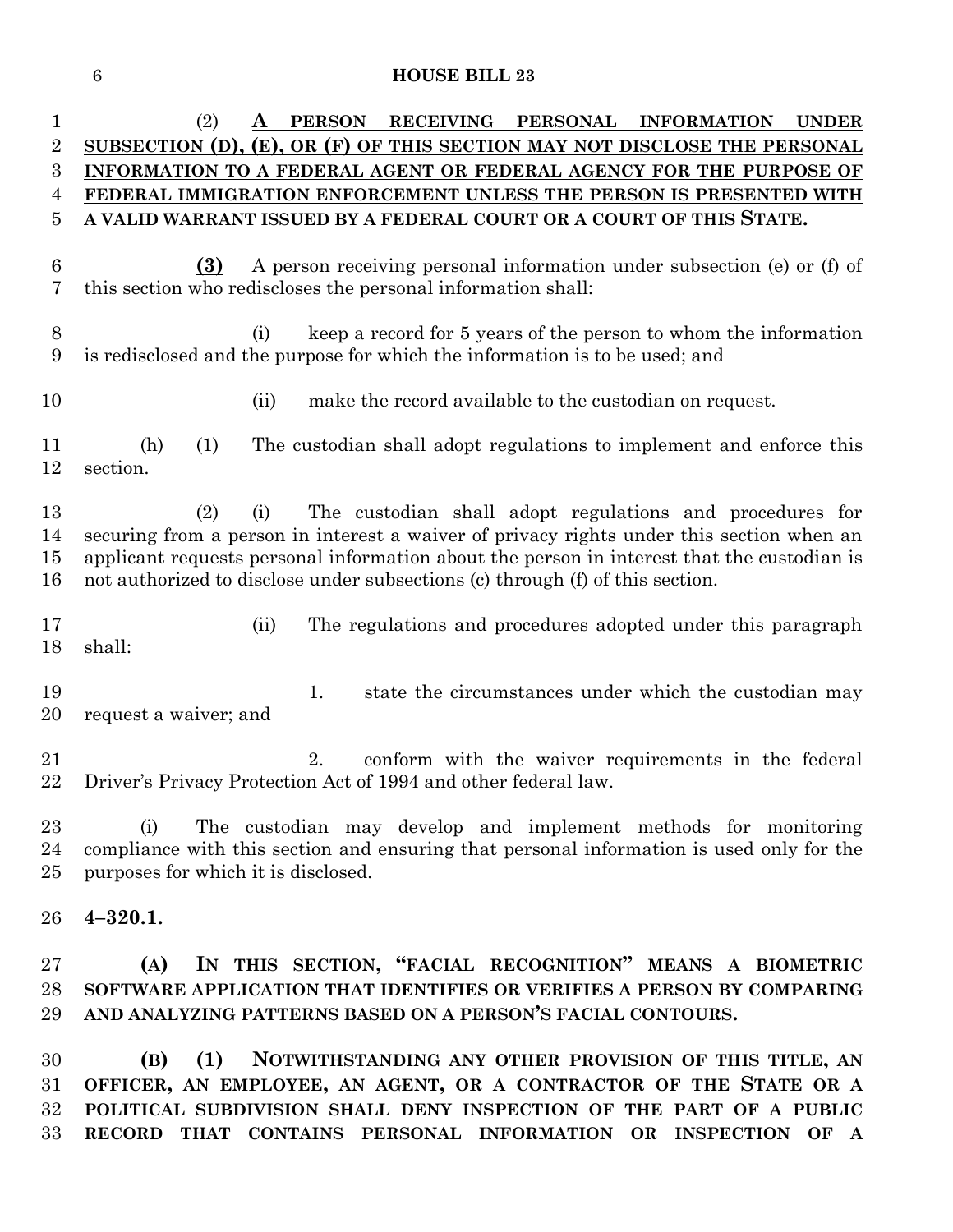**PHOTOGRAPH OF AN INDIVIDUAL BY ANY FEDERAL AGENCY SEEKING ACCESS FOR THE PURPOSE OF:**

### **(I) CIVIL IMMIGRATION ENFORCEMENT; OR**

 **(II) CRIMINAL IMMIGRATION ENFORCEMENT ENFORCING FEDERAL IMMIGRATION LAW, UNLESS THE OFFICER, EMPLOYEE, AGENT, OR CONTRACTOR IS PROVIDED WITH A VALID WARRANT ISSUED BY A FEDERAL COURT OR A COURT OF THIS STATE.**

 **(2) NOTWITHSTANDING ANY OTHER PROVISION OF THIS TITLE, AN OFFICER, AN EMPLOYEE, AN AGENT, OR A CONTRACTOR OF THE STATE OR A POLITICAL SUBDIVISION SHALL DENY INSPECTION USING A FACIAL RECOGNITION SEARCH OF A DIGITAL PHOTOGRAPHIC IMAGE OR ACTUAL STORED DATA OF A DIGITAL PHOTOGRAPHIC IMAGE BY ANY FEDERAL AGENCY SEEKING ACCESS FOR THE PURPOSE OF:**

#### **(I) CIVIL IMMIGRATION ENFORCEMENT; OR**

 **(II) CRIMINAL IMMIGRATION ENFORCEMENT ENFORCING FEDERAL IMMIGRATION LAW, UNLESS THE OFFICER, EMPLOYEE, AGENT, OR CONTRACTOR IS PROVIDED WITH A VALID WARRANT ISSUED BY A FEDERAL COURT OR A COURT OF THIS STATE.**

 **(3) ON OR BEFORE JUNE 1, 2023, AND EACH JUNE 1 THEREAFTER, ANY STATE OR LOCAL AGENCY THAT RECEIVES A REQUEST FROM A FEDERAL AGENCY THE MOTOR VEHICLE ADMINISTRATION, THE DEPARTMENT OF STATE POLICE, AND THE DEPARTMENT OF PUBLIC SAFETY AND CORRECTIONAL SERVICES SHALL, WITH RESPECT TO REQUESTS FROM FEDERAL AGENCIES SEEKING ACCESS FOR THE PURPOSE OF CIVIL OR CRIMINAL FEDERAL IMMIGRATION ENFORCEMENT FOR PERSONAL INFORMATION, A PHOTOGRAPH OF AN INDIVIDUAL, OR A FACIAL RECOGNITION SEARCH SHALL, WHETHER OR NOT THE REQUEST WAS INITIATED THROUGH A STATE OR LOCAL LAW ENFORCEMENT AGENCY, REPORT TO THE GENERAL ASSEMBLY, IN ACCORDANCE WITH § 2–1257 OF THE STATE GOVERNMENT ARTICLE, THE FOLLOWING INFORMATION FOR THE IMMEDIATELY PRECEDING CALENDAR YEAR:**

 **(I) THE NUMBER OF REQUESTS RECEIVED FROM ANY FEDERAL AGENCY FOR PERSONAL INFORMATION, A PHOTOGRAPH OF AN INDIVIDUAL, OR A FACIAL RECOGNITION SEARCH;**

 **(II) THE NUMBER OF REQUESTS RECEIVED FROM ANY FEDERAL AGENCY FOR PERSONAL INFORMATION, A PHOTOGRAPH OF AN INDIVIDUAL, OR A**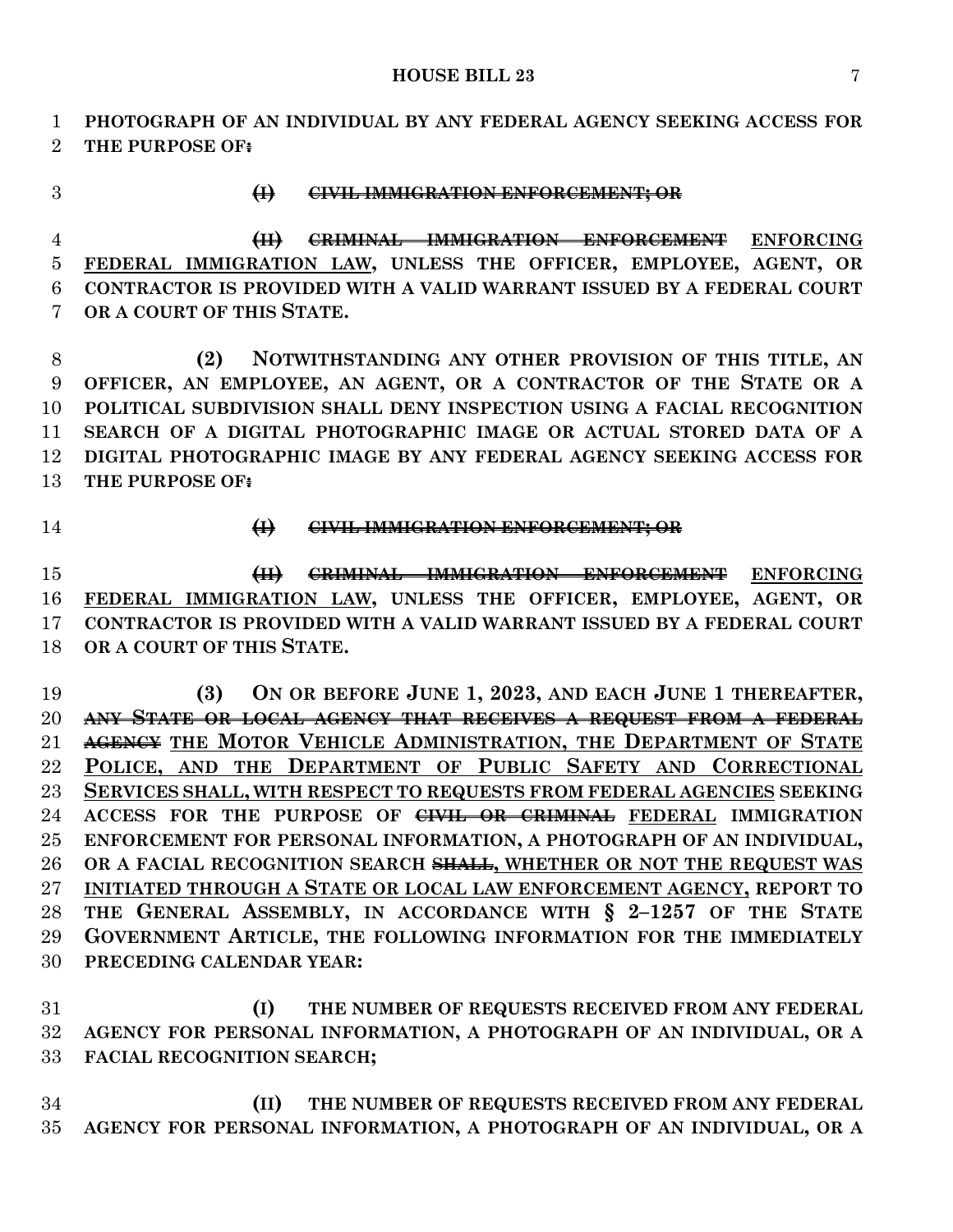**FACIAL RECOGNITION SEARCH FOR WHICH A VALID WARRANT ISSUED BY A FEDERAL** 

| $\overline{2}$ | COURT OR A COURT OF THIS STATE WAS PROVIDED;                               |
|----------------|----------------------------------------------------------------------------|
| $\overline{3}$ | THE NUMBER AND PURPOSE OF FACIAL RECOGNITION<br>(III)                      |
| $\overline{4}$ | SEARCHES COMPLETED <del>BY THE STATE OR LOCAL AGENCY</del> FOR ANY FEDERAL |
| 5              | AGENCY BASED ON PERSONAL INFORMATION OR A PHOTOGRAPH OF AN INDIVIDUAL      |
| 6              | PROVIDED TO THE FEDERAL AGENCY BY A STATE OR LOCAL AGENCY THE MOTOR        |
| 7              | VEHICLE ADMINISTRATION, THE DEPARTMENT OF STATE POLICE, OR THE             |
| 8              | <b>DEPARTMENT OF PUBLIC SAFETY AND CORRECTIONAL SERVICES; AND</b>          |
| 9              | NUMBER OF INDIVIDUALS WHOSE<br>(IV)<br><b>THE</b><br><b>PERSONAL</b>       |
| 10             | INFORMATION OR PHOTOGRAPH WAS PROVIDED TO ANY FEDERAL AGENCY BY THE        |
| 11             | <b>STATE OR LOCAL AGENCY, RESPECTIVELY, THE MOTOR VEHICLE</b>              |
| 12             | ADMINISTRATION, THE DEPARTMENT OF STATE POLICE, AND THE DEPARTMENT         |
| 13             | OF PUBLIC SAFETY AND CORRECTIONAL SERVICES.                                |
|                |                                                                            |
| 14             | <b>Article – Public Safety</b>                                             |
| 15             | $3 - 523.$                                                                 |
| 16             | (A) $(1)$ IN THIS SECTION, THE FOLLOWING WORDS HAVE THE MEANINGS           |
| 17             | INDICATED.                                                                 |
|                |                                                                            |
| 18             | "DATABASE DATABASE" MEANS ANY DATABASE OPERATED BY<br>(2)                  |
| 19             | STATE AND LOCAL LAW ENFORCEMENT AGENCIES, INCLUDING DATABASES              |
| 20             | MAINTAINED FOR A LAW ENFORCEMENT AGENCY BY A PRIVATE VENDOR.               |
| 21             | (I) "LAW ENFORCEMENT AGENCY" MEANS A FEDERAL, STATE,<br>(3)                |
| 22             | OR LOCAL AGENCY AUTHORIZED TO ENFORCE CRIMINAL LAWS.                       |
|                |                                                                            |
| 23             | (II) "LAW ENFORCEMENT AGENCY" INCLUDES THE MARYLAND                        |
| 24             | <b>DEPARTMENT OF PUBLIC SAFETY AND CORRECTIONAL SERVICES.</b>              |
|                |                                                                            |
| 25             | (III) "LAW ENFORCEMENT AGENCY" DOES NOT INCLUDE THE                        |
| 26             | U.S. IMMIGRATION AND CUSTOMS ENFORCEMENT AGENCY.                           |
| 27             | (B)<br>AN ENTITY OPERATING A DATABASE SHALL:                               |

 **(1) LIMIT ACCESS TO THE DATABASE TO INDIVIDUALS ACTING ON BEHALF OF A LAW ENFORCEMENT AGENCY OR THE MARYLAND JUDICIARY; AND**

 **(2) REQUIRE AN INDIVIDUAL ACCESSING THE DATABASE TO PROVIDE TO THE ENTITY:**